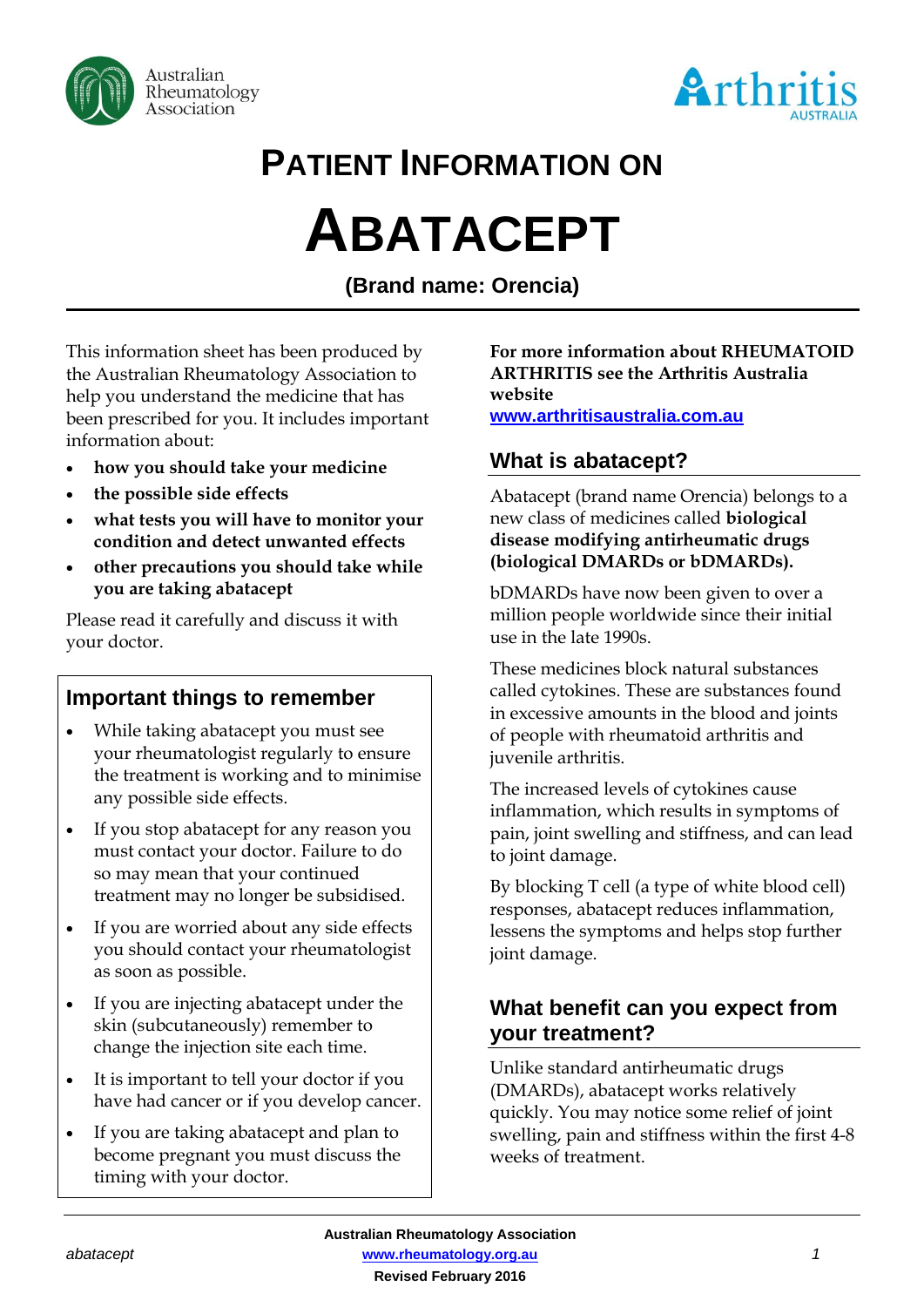

If abatacept treatment is stopped for more than a few weeks there is a risk that your condition may worsen. Continue with your treatment unless advised by your doctor or unless side effects develop (see *Side effects*).

If you stop abatacept for any reason you **must** contact your doctor. Failure to do so may mean that your continued treatment may no longer be subsidised.

# **How will your condition be monitored?**

In view of the current prescribing restrictions for all bDMARDs:

- Abatacept will only be started if your disease is active and if standard treatments have been unsuccessful.
- It will not be continued unless it helps your condition. This will be assessed at least 12 weeks after the start of treatment.
- Blood tests will be required during your treatment to monitor your condition and to determine the effectiveness of treatment.
- The frequency of blood tests will depend on what other medicines you are taking and what other illnesses you might have. Your rheumatologist will determine the frequency of tests required.

# **How is abatacept given?**

Abatacept is given as a drip (infusion) into the vein, or as an injection under the skin of the abdomen or thigh.

The infusion normally takes thirty minutes. This is followed by a one hour period of observation to make sure you don't have any side effects. Additional doses are usually given at 2 and 4 weeks after the first dose. Subsequent doses are usually given every 4 weeks.

When given as an injection under the skin (subcutaneous injection), doses are given weekly.

The treatment may still begin with a single dose given as an infusion (loading dose).

Abatacept is given in combination with the DMARD methotrexate.

# *What is the dosage?*

For infusions the dose is based on the person's weight, so each person's dose may be different.

The subcutaneous dose is a standard 125mg weekly injection.

# *Can other medicines be taken with abatacept?*

Abatacept may be used with other arthritis medicines including:

- other DMARDs such as methotrexate
- steroid medicines such as prednisolone or cortisone injections into the joint
- anti-inflammatory medicines (NSAIDs) such as naproxen (Naprosyn) or ibuprofen (Brufen, Nurofen)
- simple pain medicines such as paracetamol.

Abatacept cannot be used with other bDMARDs.

There are separate information sheets for the medicines mentioned above.

# **Are there any side effects?**

You might experience side effects with your treatment. Contact your doctor if you have any concerns about possible side effects. Many side effects disappear when abatacept treatment is stopped.

#### *Most common possible side effects*

- Common possible side effects include:
	- *headaches, runny nose, dizziness or cough*
	- *sore throat, heartburn or nausea*
	- *back, arm or leg pain*
	- *urine infections*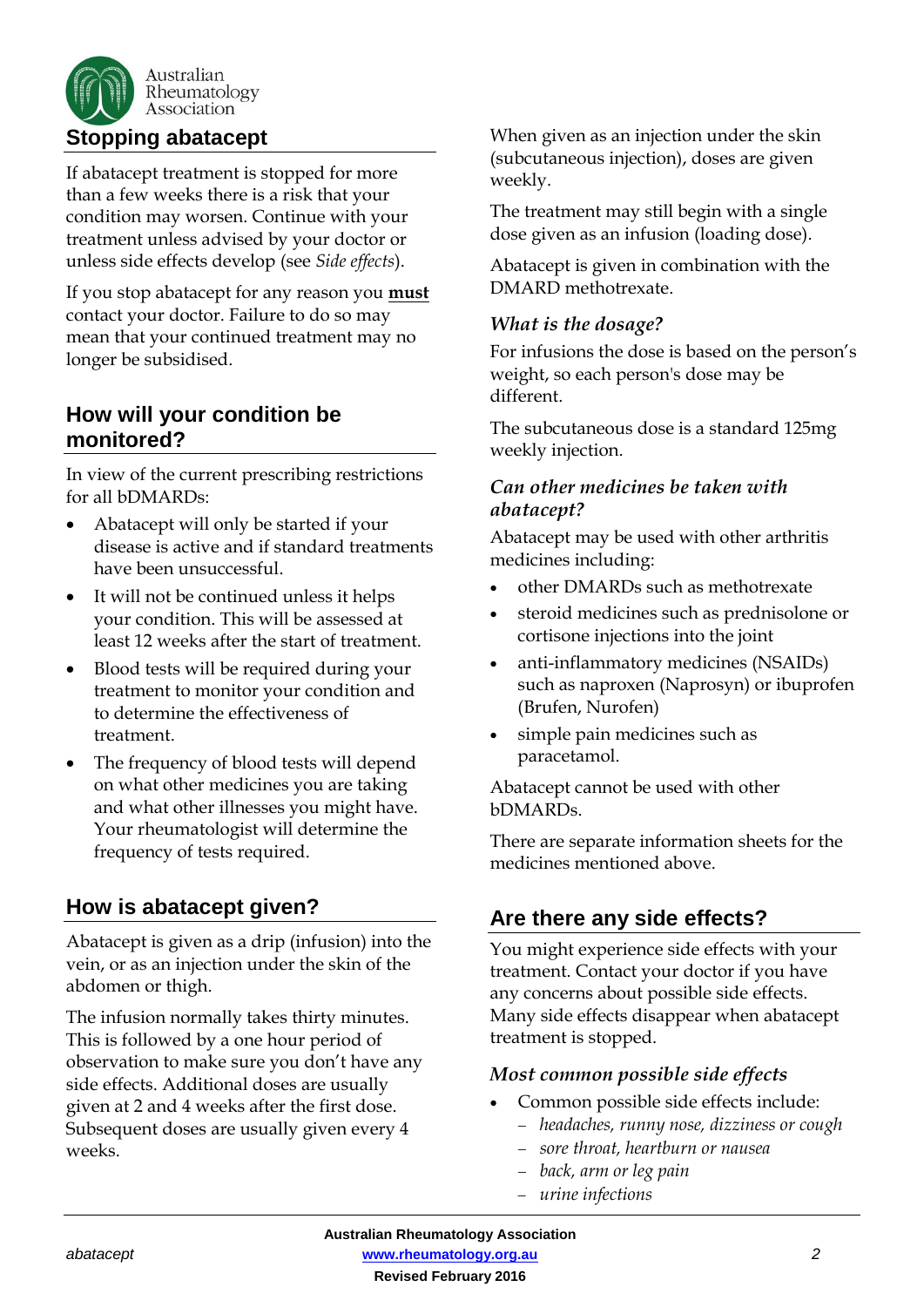

- *Stomach and bowel discomfort* may also occur.
- As abatacept affects the immune system, *mild infections*, particularly of the upper respiratory tract (e.g. colds, sinusitis) may occur more frequently than usual. Treatment with abatacept may need to be temporarily stopped so contact your doctor for advice.

# *Less common or rare possible side effects*

- Side effects can occur during the infusion itself. These may include *fever or chills, itch, chest pain, shortness of breath* or *changes in blood pressure*. These effects are more likely to occur during the first or second infusion.
- Mild pain, swelling, bruising or itching may occur at the injection site (for subcutaneous doses). It is therefore important to rotate the injection site.
- *Serious infections* such as tuberculosis (TB) are seen rarely, and screening for TB is needed before treatment begins (see *Precautions*).
- Rarely abatacept may cause an *allergic reaction* with itchy, red skin or a rash.
- It is still unclear from research if there is an increased risk of cancer due to abatacept treatment (see *Precautions*).

# **What precautions are necessary?**

#### *Infections*

- If you have an active infection of any kind, treatment with abatacept will not be given until the infection is treated successfully.
- Abatacept will not be given if you have active untreated tuberculosis (TB) or HIV (AIDS) infection as it is likely to make these conditions worse.
- If you have latent (inactive) TB preventative anti-TB treatment will be started at least 4 weeks before abatacept. The anti-TB treatment will usually need to be taken for 9 months.
- Hepatitis B or C infection may not necessarily exclude treatment.
- Because of the risks associated with infection the following tests may be conducted before commencing treatment with abatacept:
	- blood tests for hepatitis B and C
	- chest x-ray and two step Tuberculin Skin Test (Mantoux) or QuantiFERON blood test for tuberculosis (TB)
	- HIV tests are required for those who are at risk of this infection.

# *Precautions with other diseases*

• People with chronic lung disease (COPD) are not usually given abatacept but each case will be assessed individually.

#### *Use with other medicines*

- Abatacept can interact with other medicines. You should tell your doctor (including your general practitioner, rheumatologist and others) about all medicines you are taking or plan to take. This includes over the counter or herbal/naturopathic medicines.
- You should also mention your treatment when you see other health professionals.
- Abatacept does not increase the risk of side effects from low dose aspirin (taken for prevention of heart attack and strokes).
- The simple pain reliever paracetamol and combined pain medicines such as Panadeine and Panadeine Forte can be used while you are receiving abatacept treatment provided you take them as directed.

#### *Vaccines*

- If you are on abatacept it is recommended you should not be immunised with 'live' vaccines such as MMR (measles, mumps and rubella), OPV (oral polio virus), BCG (Bacillus Calmette Guerin) or yellow fever. Talk with your rheumatologist before receiving any vaccines.
- Pneumovax and the combined yearly seasonal flu/swine flu vaccinations are